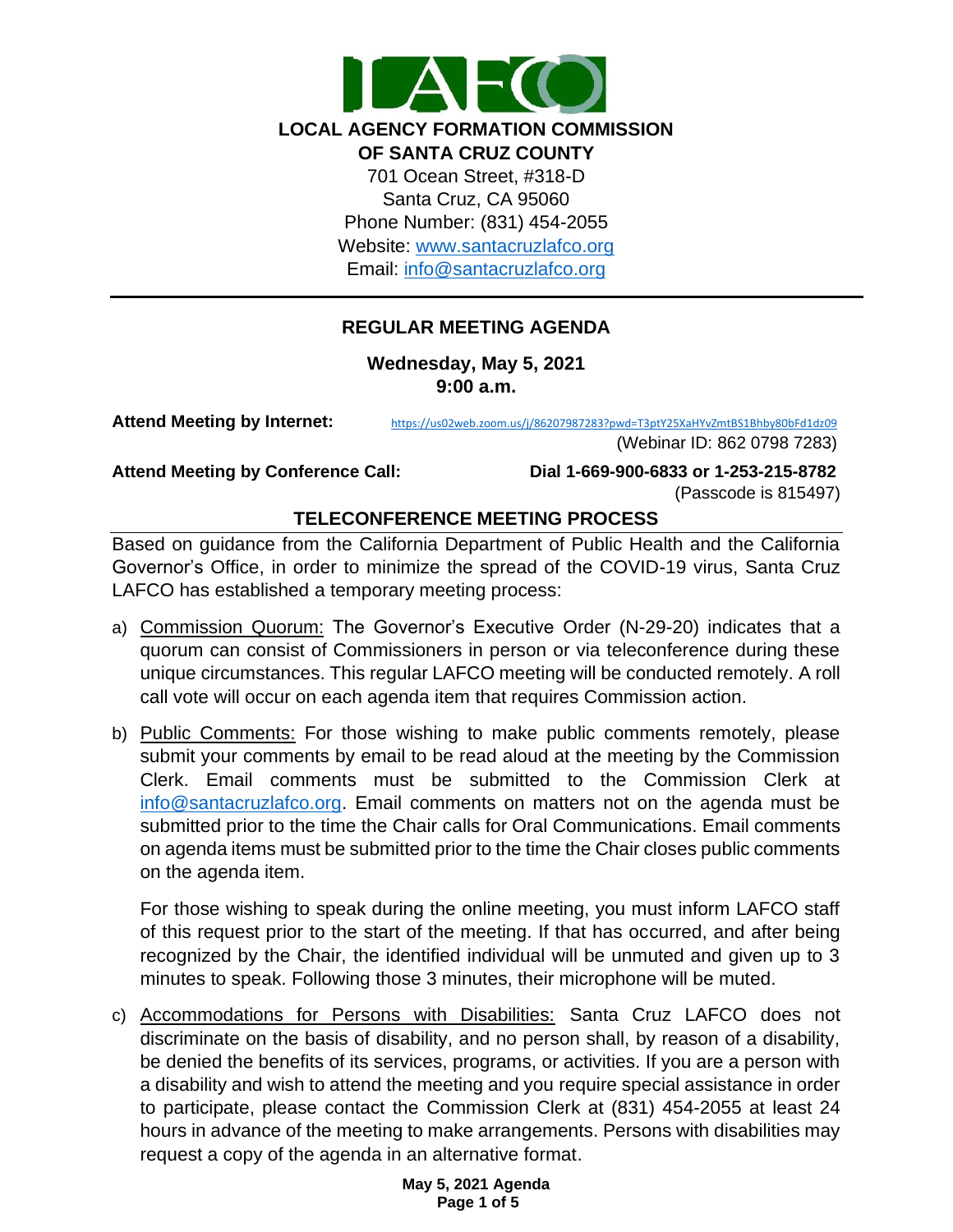# **1. ROLL CALL**

## **2. EXECUTIVE OFFICER'S MESSAGE**

The Executive Officer may make brief announcements in the form of a written report or verbal update, and may not require Commission action.

### **a. Remote Meeting Protocol**

The Commission will receive an update on the ongoing remote meeting process.

Recommended Action: No action required; Informational item only.

## **3. [ADOPTION OF MINUTES](https://www.santacruzlafco.org/wp-content/uploads/2021/04/3.0-Draft-Minutes-April-7-Meeting.pdf)**

The Commission will consider approving the minutes from the April 7, 2021 Regular LAFCO Meeting.

Recommended Action: Approve the minutes as presented with any desired changes.

## **4. ORAL COMMUNICATIONS**

This is an opportunity for members of the public to address the Commission on items not on the agenda, provided that the subject matter is within the jurisdiction of the Commission and that no action may be taken on an off-agenda item(s) unless authorized by law.

## **5. PUBLIC HEARINGS**

Public hearing items require expanded public notification per provisions in State law, directives of the Commission, or are those voluntarily placed by the Executive Officer to facilitate broader discussion.

### **a. [Service and Sphere Review for Scotts Valley Water District](https://www.santacruzlafco.org/wp-content/uploads/2021/04/5a.0-SVWD-MSR-Staff-Report-Linked.pdf)**

The Commission will consider the adoption of a service and sphere of influence review for Scotts Valley Water District.

### Recommended Actions:

- 1) Find, pursuant to Section 15061(b)(3) of the State CEQA Guidelines, that LAFCO determined that the service and sphere of influence review is not subject to the environmental impact evaluation process because it can be seen with certainty that there is no possibility that the activity in question may have a significant effect on the environment and the activity is not subject to CEQA;
- 2) Determine, pursuant to Government Code Section 56425, that LAFCO is required to develop and determine a sphere of influence for Scotts Valley Water District, and review and update, as necessary;
- 3) Determine, pursuant to Government Code Section 56430, that LAFCO is required to conduct a service review before, or in conjunction with an action to establish or update a sphere of influence; and
- 4) Adopt LAFCO Resolution (No. 2021-11) approving the 2021 Service and Sphere of Influence Review for Scotts Valley Water District with the following conditions: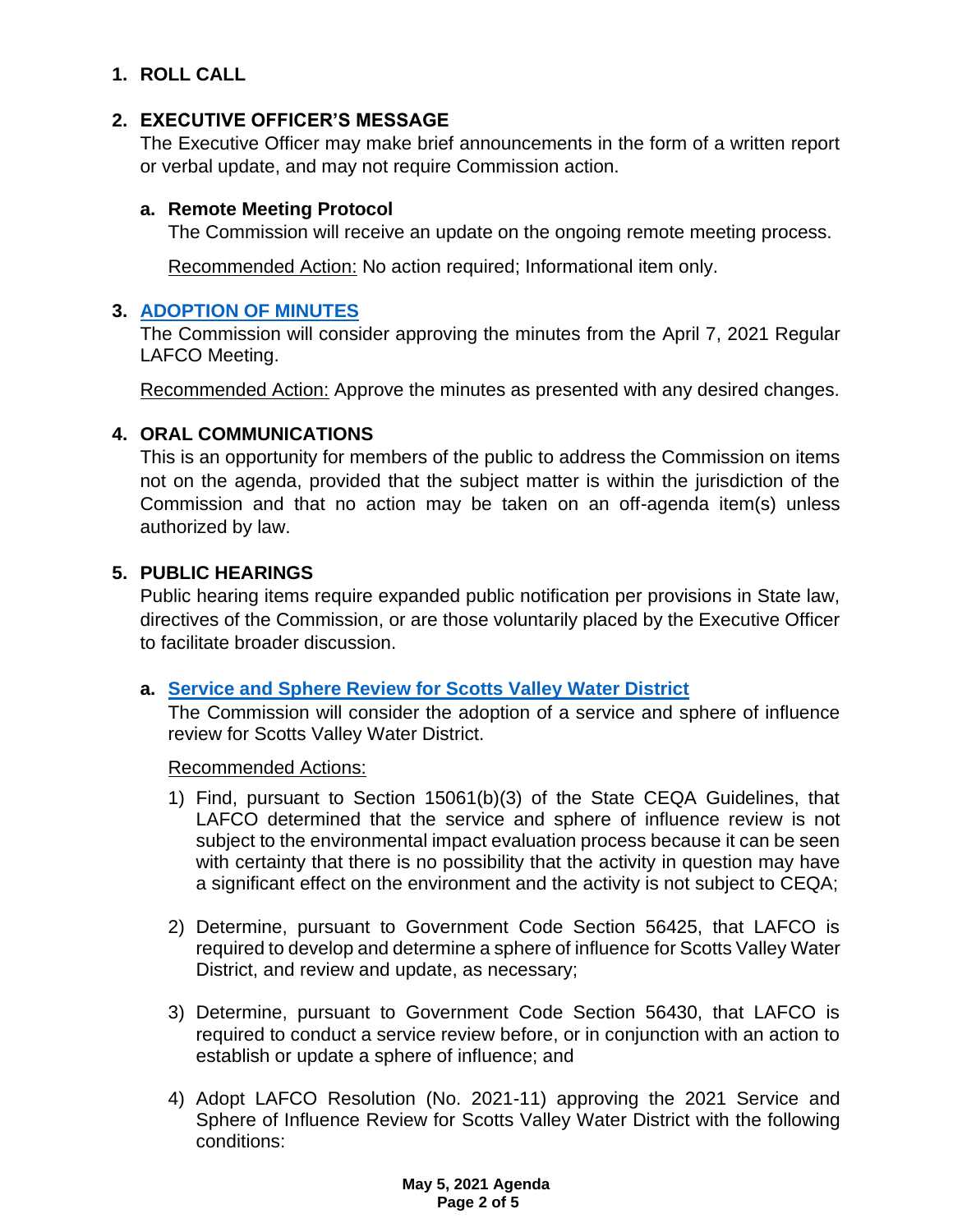- a. Update the District's current sphere of influence to include areas already served by SVWD and within the District's jurisdictional boundary;
- b. Coordinate with the SVWD to analyze possible annexations of the eight unserved areas substantially surrounded or immediately adjacent to the water district; and
- c. Direct the Executive Officer to distribute a copy of the adopted service and sphere review to the Scotts Valley Water District and any other interested or affected parties, including but not limited to the City of Scotts Valley and the San Lorenzo Valley Water District.

## **6. OTHER BUSINESS**

Other business items involve administrative, budgetary, legislative, or personnel matters and may or may not be subject to public hearings.

## **a. [Special Districts Regular & Alternate Seats –](https://www.santacruzlafco.org/wp-content/uploads/2021/04/6a.0-District-Elections-Staff-Report-Linked.pdf) 2021 Election Results**

The Commission will consider certifying the results on the recent election process for the vacancies on LAFCO and the Santa Cruz County Consolidated Redevelopment Successor Agency Oversight Board.

Recommended Action: Adopt the draft resolutions (No. 2021-12 and 2021-13) certifying the results of the recent election process.

## **b. [Comprehensive Quarterly Report –](https://www.santacruzlafco.org/wp-content/uploads/2021/04/6b.0-Comp-Qrtly-Update-Staff-Report-Linked.pdf) Third Quarter (FY 2020-21)**

The Commission will receive an update on active proposals, multi-year work program, adopted budget, recent and upcoming meetings, and other activities.

Recommended Action: No action required; Informational item only.

## **7. WRITTEN CORRESPONDENCE**

LAFCO staff receives written correspondence and other materials on occasion that may or may not be related to a specific agenda item. Any correspondence presented to the Commission will also be made available to the general public. Any written correspondence distributed to the Commission less than 72 hours prior to the meeting will be made available for inspection at the hearing and posted on LAFCO's website.

## **8. PRESS ARTICLES**

LAFCO staff monitors newspapers, publications, and other media outlets for any news affecting local cities, districts, and communities in Santa Cruz County. Articles are presented to the Commission on a periodic basis.

## **a. [Press Articles during the Months of March](https://www.santacruzlafco.org/wp-content/uploads/2021/04/8a.0-Press-Articles-Staff-Report-Linked.pdf) and April**

The Commission will receive an update on recent LAFCO-related news occurring around the county and throughout California.

Recommended Action: No action required; Informational item only.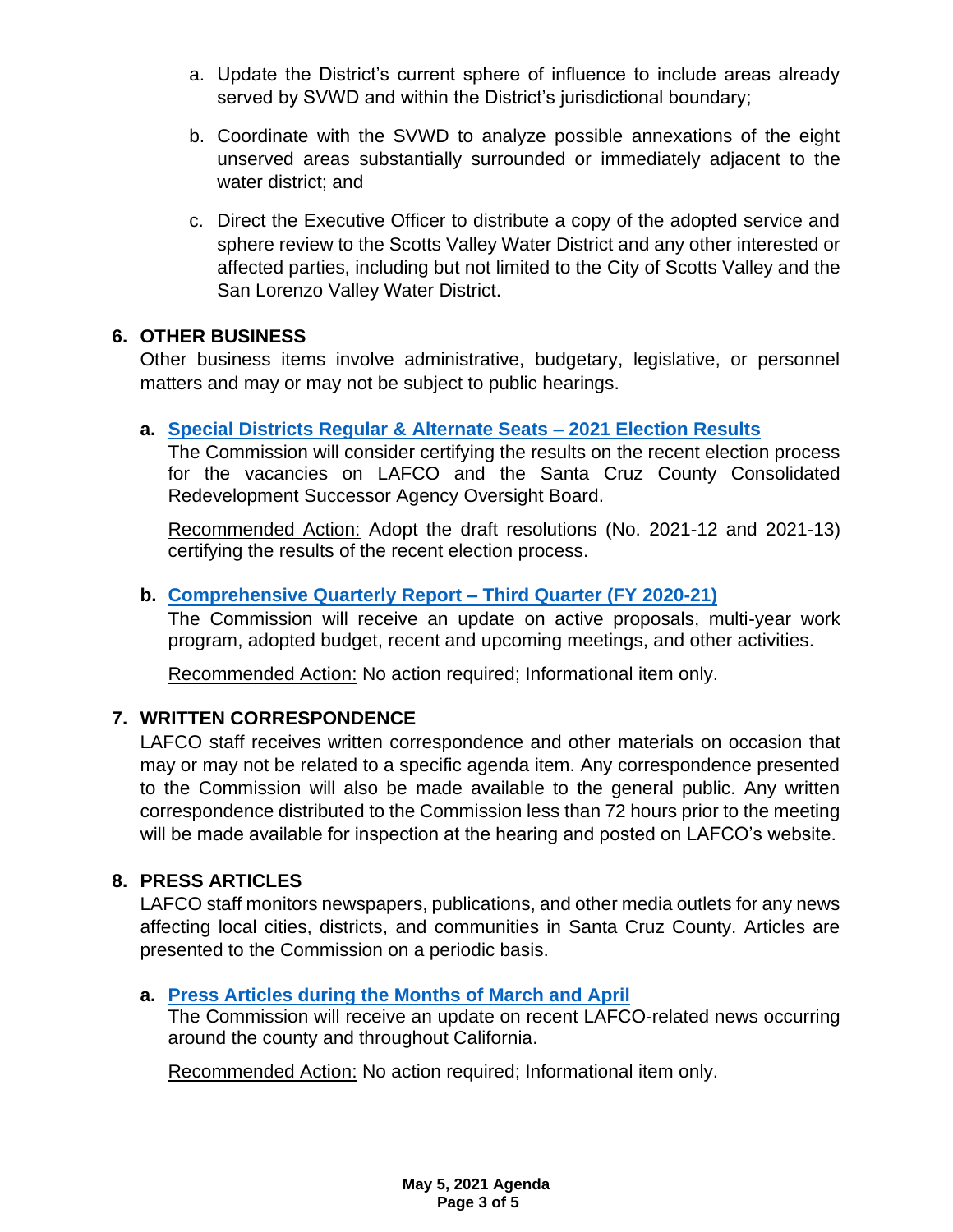## **9. COMMISSIONERS' BUSINESS**

This is an opportunity for Commissioners to comment briefly on issues not listed on the agenda, provided that the subject matter is within the jurisdiction of the Commission. No discussion or action may occur or be taken, except to place the item on a future agenda if approved by Commission majority. The public may address the Commission on these informational matters.

## **10.LEGAL COUNSEL'S REPORT**

LAFCO's Legal Counsel may make brief announcements in the form of a written report or verbal update, and may not require Commission action.

### **11.CLOSED SESSION**

Pursuant to State law, a closed session may be held to appoint, employ, evaluate the performance of, discipline, or dismiss a public employee. Prior to the closed session, the public is invited to address the Commission regarding the closed session items.

**a. Conference with Legal Counsel – Significant Exposure to Litigation** Pursuant to: Government Code Section 54956.9(d)(2) – 1 Potential Case

## **12.ANNOUNCEMENTS FROM CLOSED SESSION**

The Chair and/or Legal Counsel will indicate whether there were any reportable actions from the Closed Session.

### **13.ADJOURNMENT**

LAFCO's next regular meeting is scheduled for Wednesday, June 2, 2021 at 9:00 a.m.

#### **ADDITIONAL NOTICES:**

#### Campaign Contributions

State law (Government Code Section 84308) requires that a LAFCO Commissioner disqualify themselves from voting on an application involving an "entitlement for use" (such as an annexation or sphere amendment) if, within the last twelve months, the Commissioner has received \$250 or more in campaign contributions from an applicant, any financially interested person who actively supports or opposes an application, or an agency (such as an attorney, engineer, or planning consultant) representing an applicant or interested participant. The law also requires any applicant or other participant in a LAFCO proceeding to disclose the amount and name of the recipient Commissioner on the official record of the proceeding.

The Commission prefers that the disclosure be made on a standard form that is filed with the Commission Clerk at least 24 hours before the LAFCO hearing begins. If this is not possible, a written or oral disclosure can be made at the beginning of the hearing. The law also prohibits an applicant or other participant from making a contribution of \$250 or more to a LAFCO Commissioner while a proceeding is pending or for 3 months afterward. Disclosure forms and further information can be obtained from the LAFCO office at Room 318-D, 701 Ocean Street, Santa Cruz CA 95060 (phone 831-454-2055).

#### Contributions and Expenditures Supporting and Opposing Proposals

Pursuant to Government Code Sections §56100.1, §56300(b), §56700.1, §59009, and §81000 et seq., and Santa Cruz LAFCO's Policies and Procedures for the Disclosures of Contributions and Expenditures in Support of and Opposition to proposals, any person or combination of persons who directly or indirectly contributes a total of \$1,000 or more or expends a total of \$1,000 or more in support of or opposition to a LAFCO Proposal must comply with the disclosure requirements of the Political Reform Act (Section 84250). These requirements contain provisions for making disclosures of contributions and expenditures at specified intervals. Additional information may be obtained at the Santa Cruz County Elections Department, 701 Ocean Street, Room 210, Santa Cruz CA 95060 (phone 831-454-2060).

> **May 5, 2021 Agenda Page 4 of 5**